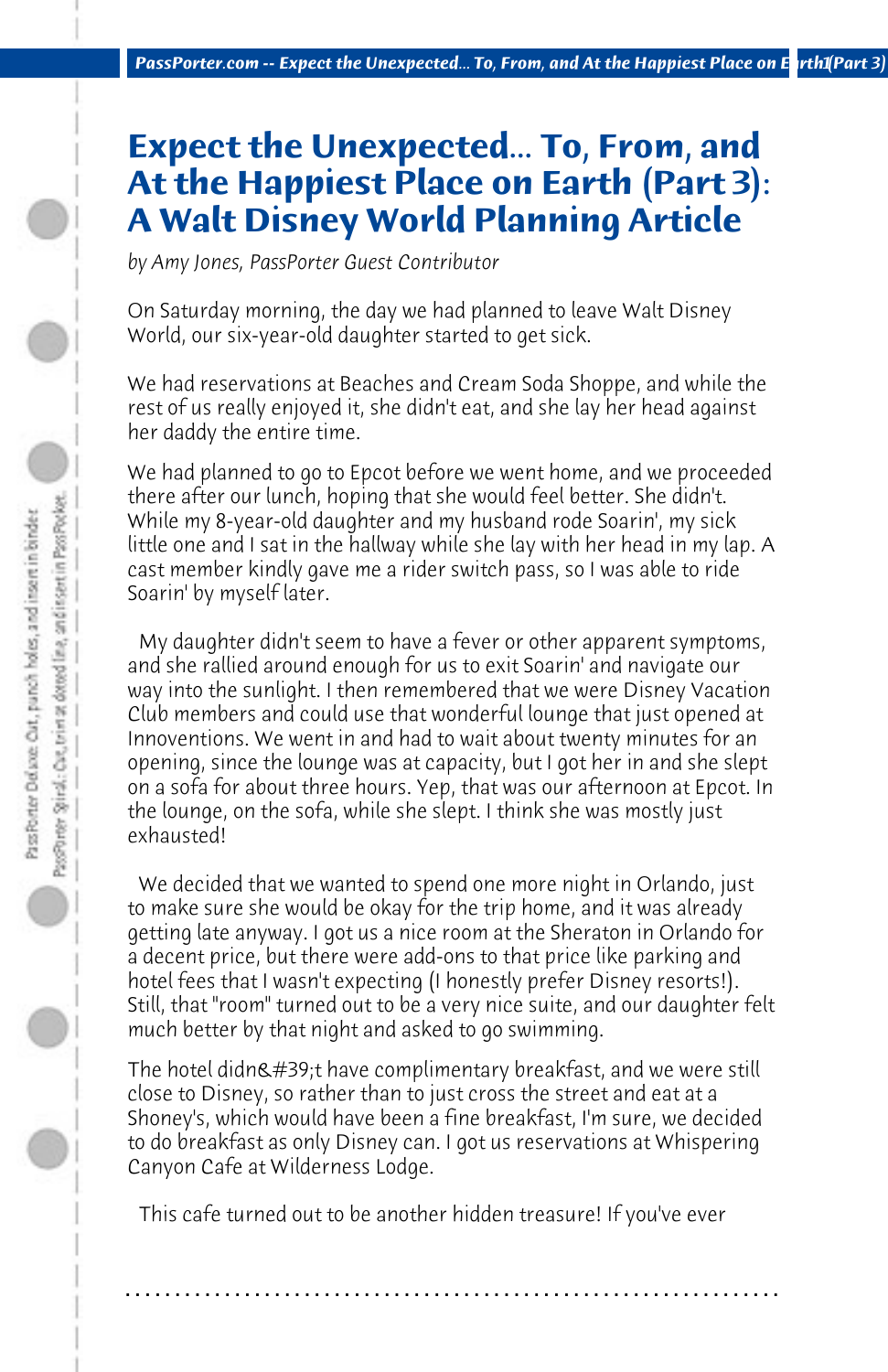experienced the Hoop-Dee-Doo Review, this is Hoop-Dee-Doo, Jr. Our server sat down at the table with us, said that "Grandma" was back in the kitchen and would cook us whatever we chose from the menu, and made us feel right at home.

 Let me note another lesson we learned this trip. Breakfast is the most important meal of the day, or it is for us. We were on the Disney Dining Plan, and I had made most of our table service reservations for breakfast, and I'm glad I did. We found that if we feasted like kings (and princesses) for breakfast, we could last longer through the day and eat less and less as the day went on. Typically, we would table service for breakfast, snack in the afternoon, and have a quick service meal for supper.

 The food at Whispering Canyon was wonderful (try the Bananas Foster French Toast!), and there was a hobby-horse race for the kids, which our younger daughter still wasn't quite up to, but was fun to watch. Just be careful if you ask for ketchup!

 Then we found the last hidden treasure--the lobby of the Villas at Wilderness Lodge. I wish I had stayed with my gut instinct and made this our last stop instead of continuing to Magic Kingdom and making hot, tired children navigate the crowds just to see the parade, but that's life.

 Still, I'm so glad we went to the lobby of the Villas at Wilderness Lodge to check it out. That is truly one of my favorite memories of the week. One daughter sat at the checkerboard with some other kids while my husband and other daughter rested in the window seat.

 The details in this lobby are truly up to the Disney standard. I toured the decor--a tribute to Walt's love of trains, plus some fun, 1800's style maps and photos designed just for the Villas. There were old books on display by authors like J. Fennimore Cooper and Nathaniel Hawthorne, and there was one book open to a story about a friendly skunk. Best of all, a real car from Walt Disney's backyard miniature train is on display.

 Then I sat down on a sofa by the fire, listened to the theme from one of my favorite old movies, "How the West Was Won," and slipped into a sleepy stupor. I expected Fess Parker to walk in at any moment. Disney's hidden treasures go so far beyond Hidden Mickeys.

*About The Author: Amy Jones lives in Kentucky with one husband and two future Disney imagineers. She is a stay-at-home mom, a runner, a writer, and a Disney planning fiend. She and her family have been to the World twice and have two more trips scheduled for 2017 to celebrate birthdays, Star Wars, and a long-awaited 20th wedding anniversary.*

**. . . . . . . . . . . . . . . . . . . . . . . . . . . . . . . . . . . . . . . . . . . . . . . . . . . . . . . . . . . . . . . . . .**